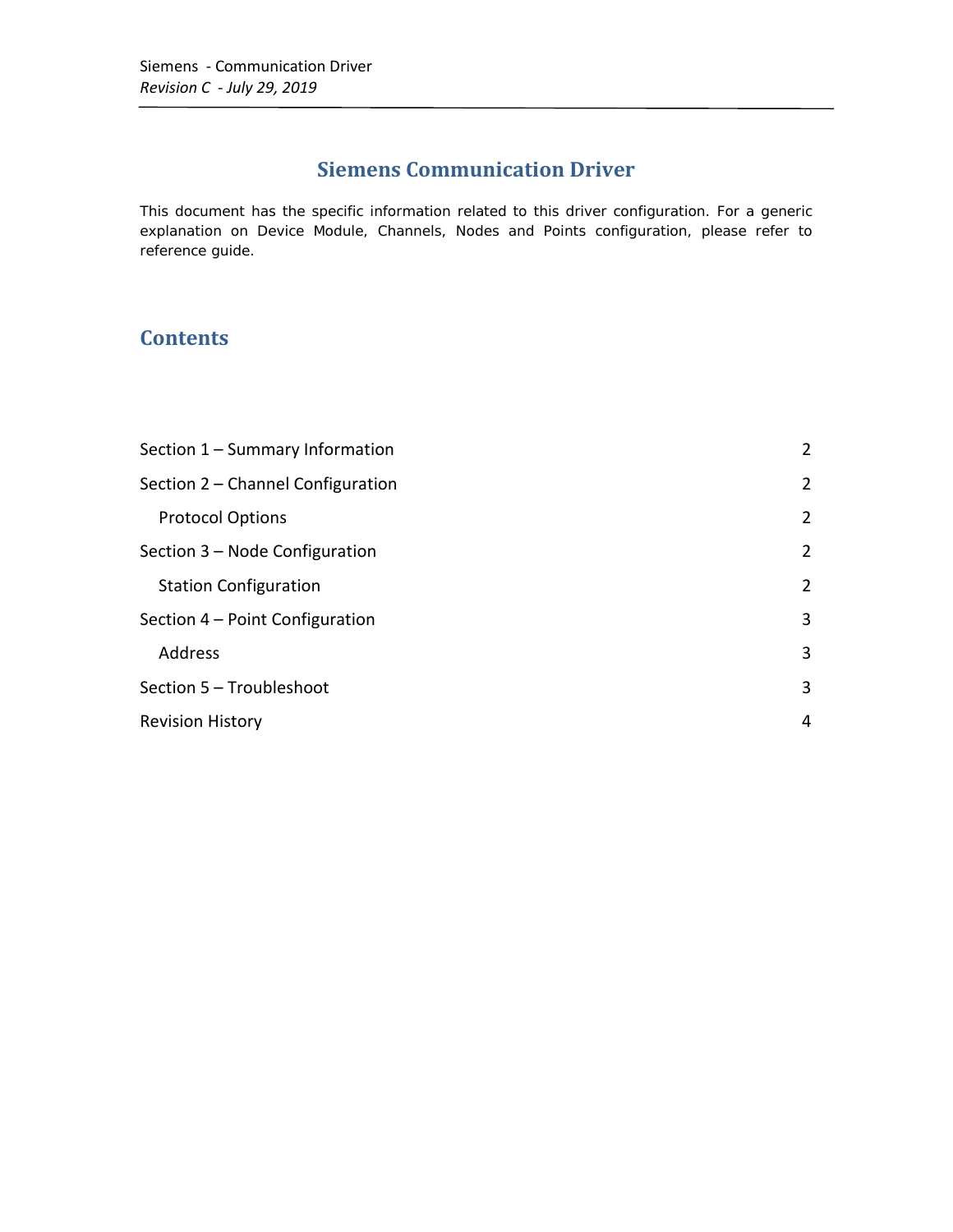## <span id="page-1-0"></span>**Section 1 – Summary Information**

**Communication Driver Name**: Siemens **Current Version**: 2.2.2.0 **Implementation DLL**: T.ProtocolDriver. Siemens.dll **Third Party Libraries:** AGL4DotNET.dll, AGLink40.dll and AGLink40\_x64.dll. **Interface**: TCP IP **PLC types supported:** Devices S7 300/400/1200/1500 **Manufacturer:** Siemens **PC Hardware requirements**: Ethernet board

## <span id="page-1-1"></span>**Section 2 – Channel Configuration**

## <span id="page-1-2"></span>**Protocol Options**

**Device Number:** Used for connection when there is more than one PLC in the network.

**PLC Number:** Slave PLC number

## <span id="page-1-3"></span>**Section 3 – Node Configuration**

### <span id="page-1-4"></span>**Station Configuration**

**Station syntax:** <IP Address>; <Rack>; <Slot > ;<S7 Family>

Where :

- <**IP Address**> = IP address of the slave device in the Siemens network
- < **Rack** > = Rack of the device
- <**Slot** > = Slot of the device
- <**S7 Family**> = Model of the device. The options are:
	- **300/400:** Support for PLC Siemens S7-300 and S7-400 Series.
	- **1200:** Support for PLC Siemens S7-1200 and S7-1500 Series.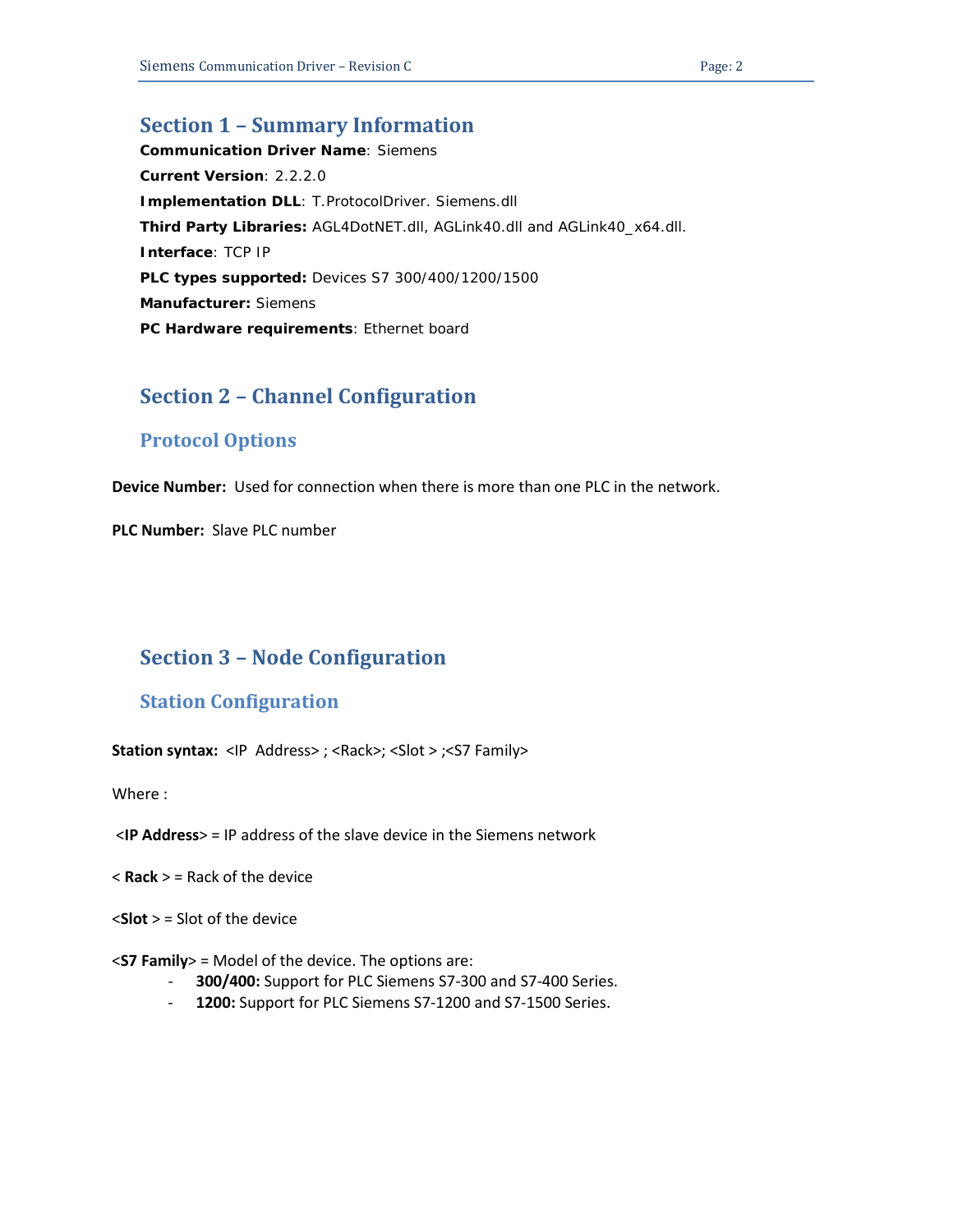## <span id="page-2-0"></span>**Section 4 – Point Configuration**

#### <span id="page-2-1"></span>**Address**

The syntax for the Siemens communication points are:

● *<Type>:<Format><Address>.< Bit or String Length >*

#### *For DataBlock type*

● *DB<DB Group>:<Format><Address>.<Bit or String Length>*

*<Type>* is the register type.

Valid values are: **M**=Flags, **T**=Timers, **C**=Counters, **I**=Inputs, **Q**=Outputs and **DB**=Data Blocks.

 *<DB Group>* is the group number of the configured Data Block type.

*<Address>* is the device address.

*<Format>* is the format to treats the value from or to the device. Valid values: **B**=Byte, **W**=Word, **DW**=Dword, **F**=Float, **ST**=String

*<Bit or String Length >* is the bit number. This parameter is optional. If you use the String type, it represents the String length.

## <span id="page-2-2"></span>**Section 5 – Troubleshoot**

The status of the driver execution can be observed through the diagnostic tools, which are:

- Trace window
- Property Watch
- Module Information

Status value of 0 (zero) means communication success. Negative values indicate internal driver error and positive values means protocol errors code.